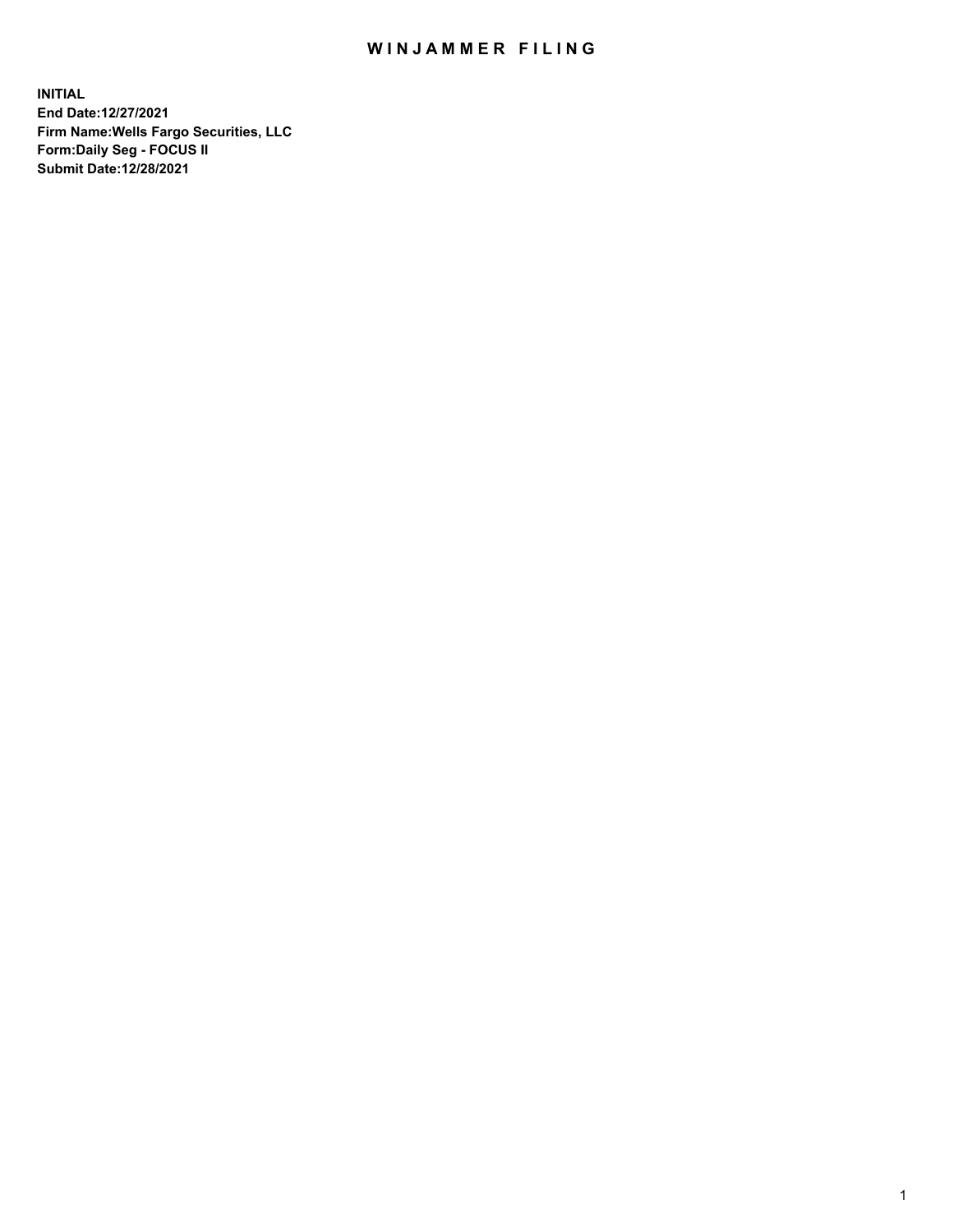**INITIAL End Date:12/27/2021 Firm Name:Wells Fargo Securities, LLC Form:Daily Seg - FOCUS II Submit Date:12/28/2021 Daily Segregation - Cover Page**

| Name of Company                                                                                                                                                                                                                                                                                                                | <b>Wells Fargo Securities LLC</b>                          |
|--------------------------------------------------------------------------------------------------------------------------------------------------------------------------------------------------------------------------------------------------------------------------------------------------------------------------------|------------------------------------------------------------|
| <b>Contact Name</b>                                                                                                                                                                                                                                                                                                            | <b>James Gnall</b>                                         |
| <b>Contact Phone Number</b>                                                                                                                                                                                                                                                                                                    | 917-699-6822                                               |
| <b>Contact Email Address</b>                                                                                                                                                                                                                                                                                                   | james.w.gnall@wellsfargo.com                               |
| FCM's Customer Segregated Funds Residual Interest Target (choose one):<br>a. Minimum dollar amount: ; or<br>b. Minimum percentage of customer segregated funds required:% ; or<br>c. Dollar amount range between: and; or<br>d. Percentage range of customer segregated funds required between:% and%.                         | 115,000,000<br><u>0</u><br>0 <sub>0</sub><br>00            |
| FCM's Customer Secured Amount Funds Residual Interest Target (choose one):<br>a. Minimum dollar amount: ; or<br>b. Minimum percentage of customer secured funds required:%; or<br>c. Dollar amount range between: and; or<br>d. Percentage range of customer secured funds required between:% and%.                            | 30,000,000<br><u>0</u><br>0 <sub>0</sub><br>0 <sub>0</sub> |
| FCM's Cleared Swaps Customer Collateral Residual Interest Target (choose one):<br>a. Minimum dollar amount: ; or<br>b. Minimum percentage of cleared swaps customer collateral required:% ; or<br>c. Dollar amount range between: and; or<br>d. Percentage range of cleared swaps customer collateral required between:% and%. | 340,000,000<br><u>0</u><br>00<br>00                        |

Attach supporting documents CH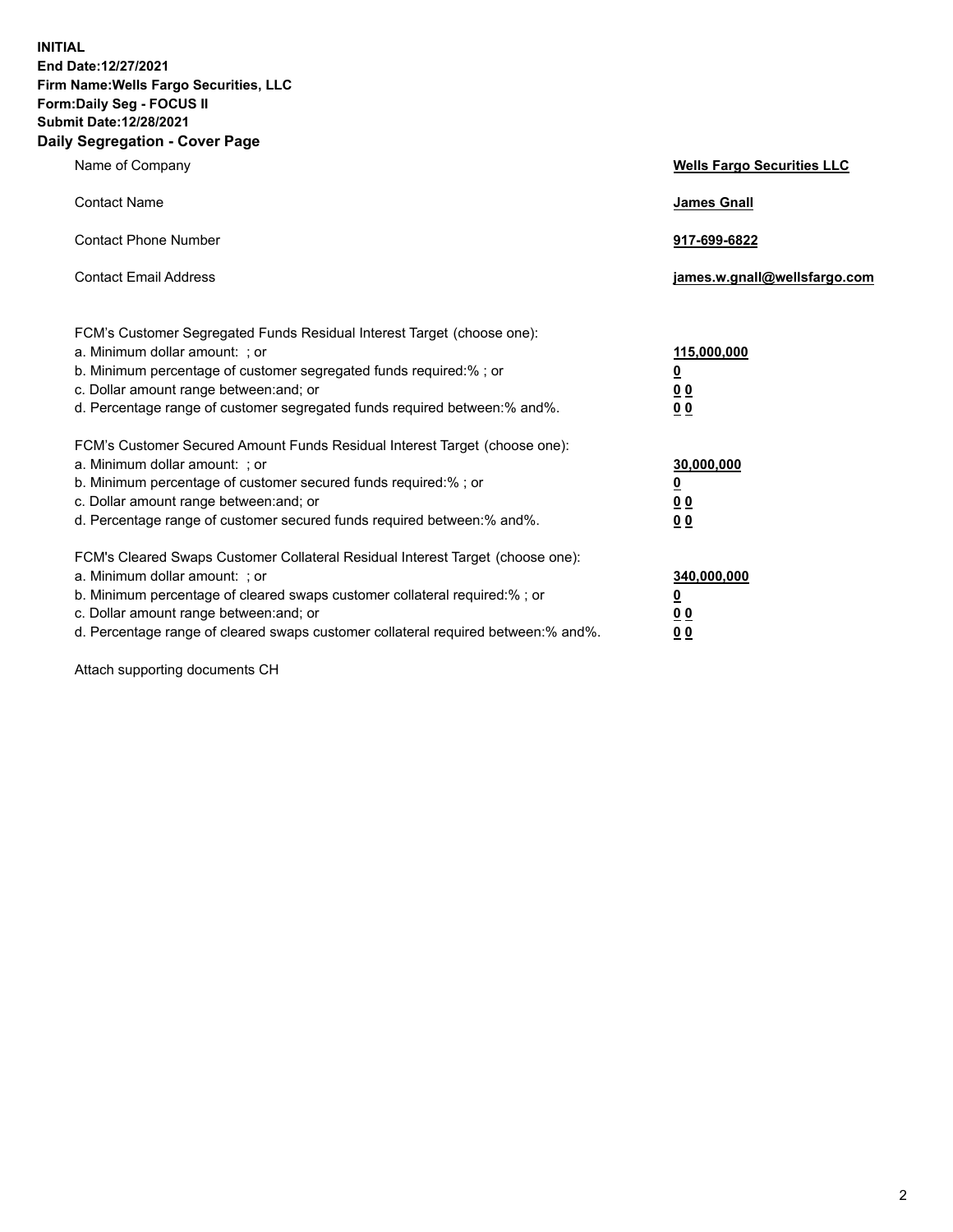**INITIAL End Date:12/27/2021 Firm Name:Wells Fargo Securities, LLC Form:Daily Seg - FOCUS II Submit Date:12/28/2021**

## **Daily Segregation - Secured Amounts**

|     | Foreign Futures and Foreign Options Secured Amounts                                         |                                                   |
|-----|---------------------------------------------------------------------------------------------|---------------------------------------------------|
|     | Amount required to be set aside pursuant to law, rule or regulation of a foreign            | $0$ [7305]                                        |
|     | government or a rule of a self-regulatory organization authorized thereunder                |                                                   |
| 1.  | Net ledger balance - Foreign Futures and Foreign Option Trading - All Customers             |                                                   |
|     | A. Cash                                                                                     | 168,737,277 [7315]                                |
|     | B. Securities (at market)                                                                   | 198,128,161 [7317]                                |
| 2.  | Net unrealized profit (loss) in open futures contracts traded on a foreign board of trade   | 31,120,596 [7325]                                 |
| 3.  | Exchange traded options                                                                     |                                                   |
|     | a. Market value of open option contracts purchased on a foreign board of trade              | 3,143 [7335]                                      |
|     | b. Market value of open contracts granted (sold) on a foreign board of trade                | $0$ [7337]                                        |
| 4.  | Net equity (deficit) (add lines 1. 2. and 3.)                                               | 397,989,177 [7345]                                |
| 5.  | Account liquidating to a deficit and account with a debit balances - gross amount           | 7,686,096 [7351]                                  |
|     | Less: amount offset by customer owned securities                                            | -7,686,039 [7352] 57 [7354]                       |
| 6.  | Amount required to be set aside as the secured amount - Net Liquidating Equity              | 397,989,234 [7355]                                |
|     | Method (add lines 4 and 5)                                                                  |                                                   |
| 7.  | Greater of amount required to be set aside pursuant to foreign jurisdiction (above) or line | 397,989,234 [7360]                                |
|     | 6.                                                                                          |                                                   |
|     | FUNDS DEPOSITED IN SEPARATE REGULATION 30.7 ACCOUNTS                                        |                                                   |
| 1.  | Cash in banks                                                                               |                                                   |
|     | A. Banks located in the United States                                                       | 70,114,439 [7500]                                 |
|     | B. Other banks qualified under Regulation 30.7                                              | 21,173,960 [7520] 91,288,399                      |
|     |                                                                                             | [7530]                                            |
| 2.  | <b>Securities</b>                                                                           |                                                   |
|     | A. In safekeeping with banks located in the United States                                   | 136,473,661 [7540]                                |
|     | B. In safekeeping with other banks qualified under Regulation 30.7                          | 0 [7560] 136,473,661 [7570]                       |
| 3.  | Equities with registered futures commission merchants                                       |                                                   |
|     | A. Cash                                                                                     | 50,153,955 [7580]                                 |
|     | <b>B.</b> Securities                                                                        | 81,661,943 [7590]                                 |
|     | C. Unrealized gain (loss) on open futures contracts                                         | -16,416,789 [7600]                                |
|     | D. Value of long option contracts                                                           | 3,143 [7610]                                      |
|     | E. Value of short option contracts                                                          | 0 [7615] 115,402,252 [7620]                       |
| 4.  | Amounts held by clearing organizations of foreign boards of trade                           |                                                   |
|     | A. Cash                                                                                     | $0$ [7640]                                        |
|     | <b>B.</b> Securities                                                                        | $0$ [7650]                                        |
|     | C. Amount due to (from) clearing organization - daily variation                             | $0$ [7660]                                        |
|     | D. Value of long option contracts                                                           | $0$ [7670]                                        |
|     | E. Value of short option contracts                                                          | 0 [7675] 0 [7680]                                 |
| 5.  | Amounts held by members of foreign boards of trade                                          |                                                   |
|     | A. Cash                                                                                     | -29,963,534 [7700]                                |
|     | <b>B.</b> Securities                                                                        | 170,059,181 [7710]                                |
|     | C. Unrealized gain (loss) on open futures contracts                                         | 33,759,082 [7720]                                 |
|     | D. Value of long option contracts                                                           | $0$ [7730]                                        |
|     | E. Value of short option contracts                                                          | 0 <sup>[7735]</sup> 173,854,729 <sup>[7740]</sup> |
| 6.  | Amounts with other depositories designated by a foreign board of trade                      | 0 [7760]                                          |
| 7.  | Segregated funds on hand                                                                    | $0$ [7765]                                        |
| 8.  | Total funds in separate section 30.7 accounts                                               | 517,019,041 [7770]                                |
| 9.  | Excess (deficiency) Set Aside for Secured Amount (subtract line 7 Secured Statement         | 119,029,807 [7380]                                |
|     | Page 1 from Line 8)                                                                         |                                                   |
| 10. | Management Target Amount for Excess funds in separate section 30.7 accounts                 | 30,000,000 [7780]                                 |

11. Excess (deficiency) funds in separate 30.7 accounts over (under) Management Target **89,029,807** [7785]

3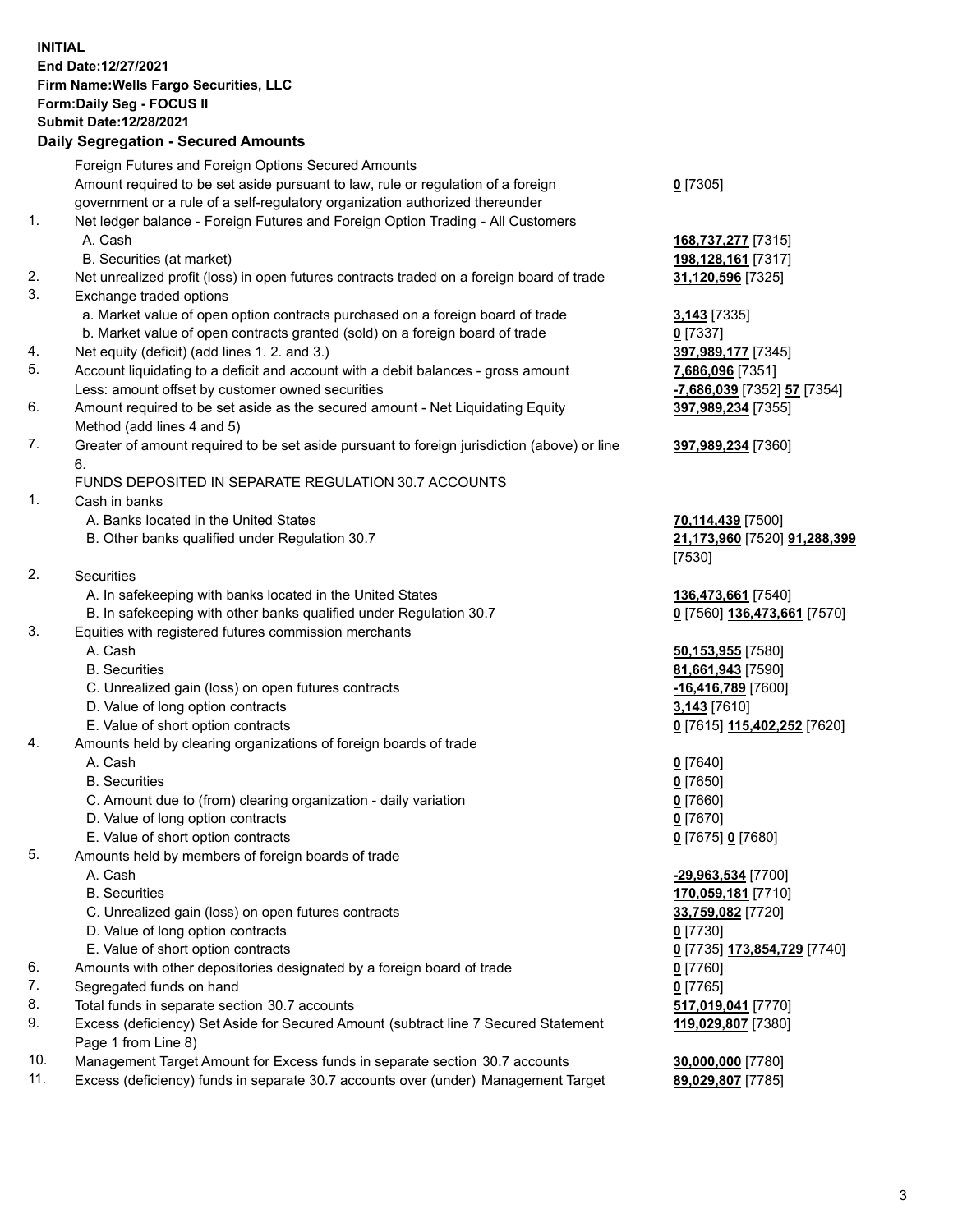**INITIAL End Date:12/27/2021 Firm Name:Wells Fargo Securities, LLC Form:Daily Seg - FOCUS II Submit Date:12/28/2021 Daily Segregation - Segregation Statement** SEGREGATION REQUIREMENTS(Section 4d(2) of the CEAct) 1. Net ledger balance A. Cash **2,723,962,930** [7010] B. Securities (at market) **2,141,367,688** [7020] 2. Net unrealized profit (loss) in open futures contracts traded on a contract market **170,808,291** [7030] 3. Exchange traded options A. Add market value of open option contracts purchased on a contract market **1,154,418,969** [7032] B. Deduct market value of open option contracts granted (sold) on a contract market **-1,171,284,342** [7033] 4. Net equity (deficit) (add lines 1, 2 and 3) **5,019,273,536** [7040] 5. Accounts liquidating to a deficit and accounts with debit balances - gross amount **134,014,968** [7045] Less: amount offset by customer securities **-133,598,266** [7047] **416,702** [7050] 6. Amount required to be segregated (add lines 4 and 5) **5,019,690,238** [7060] FUNDS IN SEGREGATED ACCOUNTS 7. Deposited in segregated funds bank accounts A. Cash **320,180,288** [7070] B. Securities representing investments of customers' funds (at market) **50,017,906** [7080] C. Securities held for particular customers or option customers in lieu of cash (at market) **333,684,188** [7090] 8. Margins on deposit with derivatives clearing organizations of contract markets A. Cash **2,350,703,449** [7100] B. Securities representing investments of customers' funds (at market) **809,689,575** [7110] C. Securities held for particular customers or option customers in lieu of cash (at market) **1,807,683,500** [7120] 9. Net settlement from (to) derivatives clearing organizations of contract markets **-78,007,977** [7130] 10. Exchange traded options A. Value of open long option contracts **1,154,418,969** [7132] B. Value of open short option contracts **-1,171,284,342** [7133] 11. Net equities with other FCMs A. Net liquidating equity **0** [7140] B. Securities representing investments of customers' funds (at market) **0** [7160] C. Securities held for particular customers or option customers in lieu of cash (at market) **0** [7170] 12. Segregated funds on hand **0** [7150] 13. Total amount in segregation (add lines 7 through 12) **5,577,085,556** [7180] 14. Excess (deficiency) funds in segregation (subtract line 6 from line 13) **557,395,318** [7190] 15. Management Target Amount for Excess funds in segregation **115,000,000** [7194] **442,395,318** [7198]

16. Excess (deficiency) funds in segregation over (under) Management Target Amount Excess